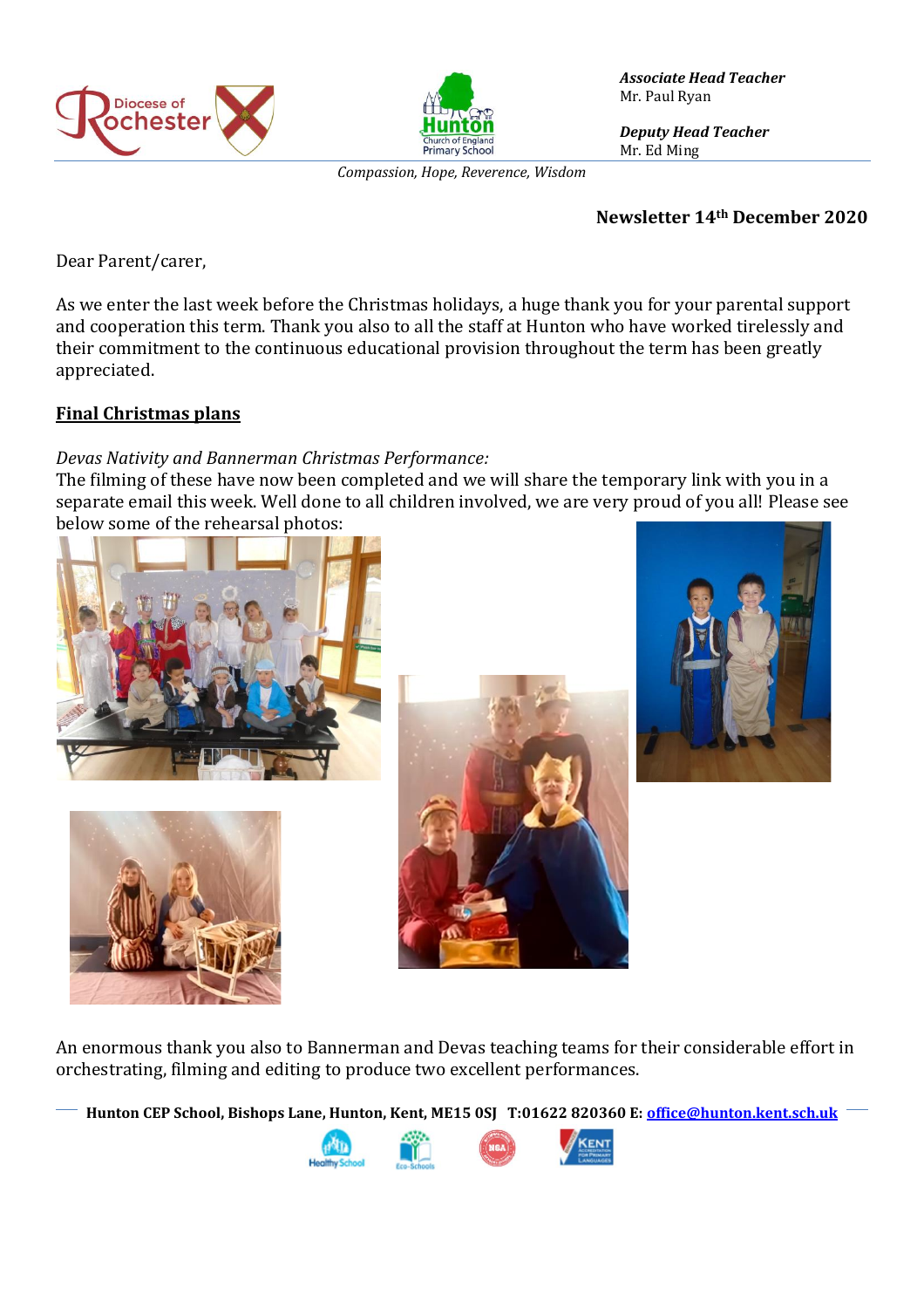



*Associate Head Teacher* Mr. Paul Ryan

*Deputy Head Teacher* Mr. Ed Ming

*Compassion, Hope, Reverence, Wisdom*

## *PE:*

Today, Monday 14thDecember, is the **last PE day** for all children so, other than Christmas Jumper Day, please send children in uniform for the rest of the week.

# *Christingle:*

Porteous and Borton pupils will take part in a Christingle service held by Rev. Peter on Tuesday 15<sup>th</sup> December. Our thanks to both the PTA and Becky and her colleagues from Coxheath Parish for sourcing the oranges for the children.

# *Christmas Jumper and Christmas Dinner:*

Please feel free to get festive and come to school in a Christmas jumper on Wednesday 16th December (non-uniform for rest of clothing and no donation is required). This is also Christmas dinner day.

### *Class parties:*

In the afternoon of Thursday 17th December, each class will be having their own Christmas parties. Children may also bring in their **own small snack box** for extra food to have at the party (usual no nuts and no fizzy drinks applies). Children will be wearing school uniform for this. If the children are good for the rest of the week, they may well have a Zoom visit from Father Christmas too!

*Last day* On Friday 18th December, please note that collection time is between 1:05 and 1:15pm.

### **Celebration Assembly**

On Friday 7th December, we held another celebration assembly via 'Zoom'. The winners for last week were:

Devas: **Zuki** Bannerman: **Verity** Porteous: **Evie. C** Borton: **Stanley**

# **Team Points:**

Since the start of term 2, the classes have been competing to gain team points for their usual sports day teams. These are awarded for making the right choices and for work of excellent quality. I am pleased to announce that the term 2 winner for team points are the **Green Team!** More information will be issued next term, regarding a green team only non-uniform day as their prize!

**Hunton CEP School, Bishops Lane, Hunton, Kent, ME15 0SJ T:01622 820360 E[: office@hunton.kent.sch.uk](mailto:office@hunton.kent.sch.uk)**